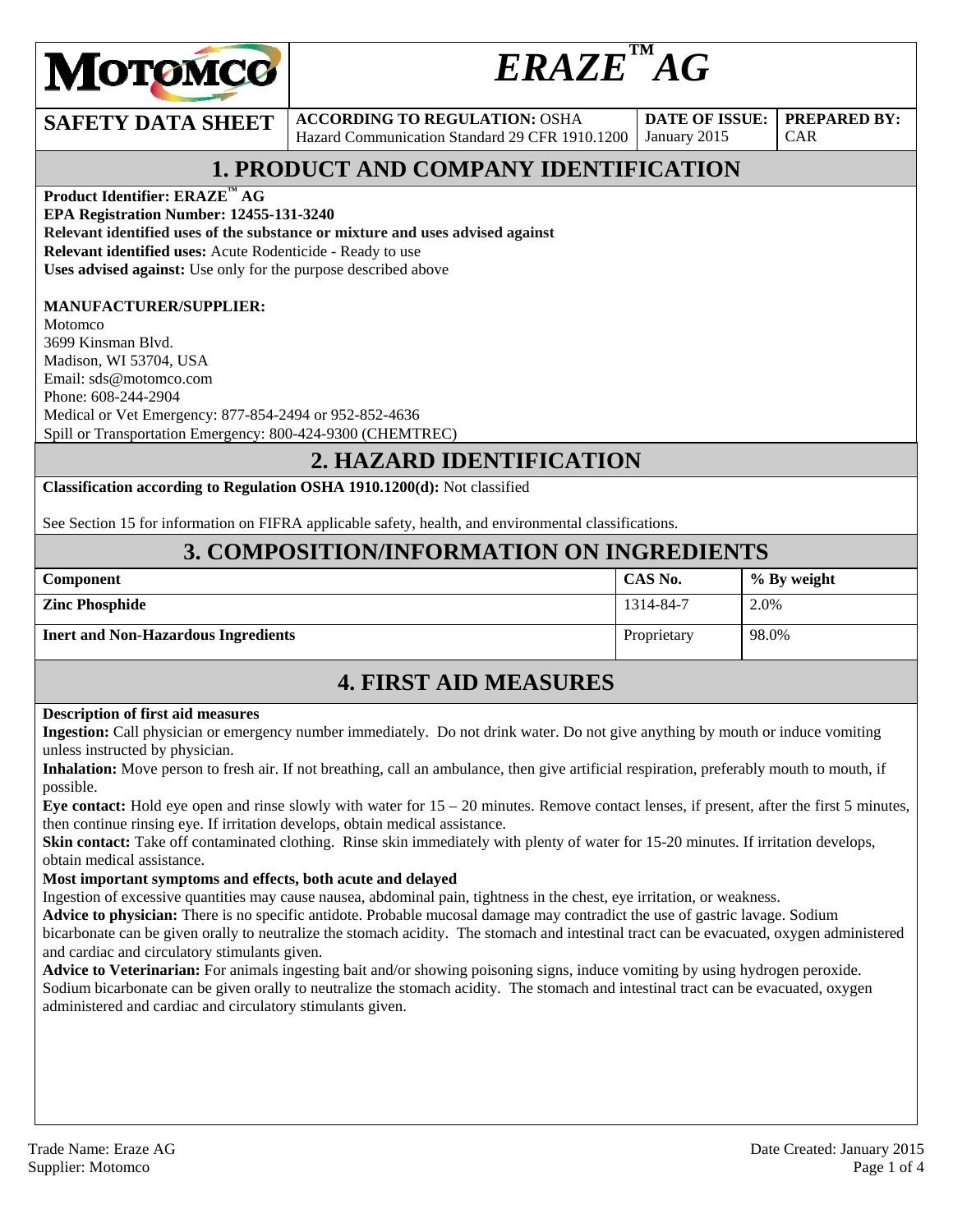### **5. FIRE-FIGHTING MEASURES**

#### **Extinguishing media**

Suitable Extinguishing Media: Dry chemical, soda ash, sand, or inert gas.

Unsuitable Extinguishing Media: Avoid water or foam as they may form phosphine gas upon contact with zinc phosphide.

**Special hazards arising from the mixture:** High temperature decomposition or burning in air can result in the formation of toxic or flammable gases, which may include flammable phosphine gas, oxides of phosphorus, and zinc.

**Advice for firefighters:** Wear protective clothing and self-contained breathing apparatus. Fight fire upwind and evacuate downwind as appropriate.

### **6. ACCIDENTAL RELEASE MEASURES**

**Personal precautions, protective equipment and emergency procedures**: Gloves, long sleeve shirt, long pants, shoes, and socks should be worn when handling the bait. Collect spillage without creating dust.

**Environmental precautions:** Do not allow bait to enter drains or water courses. Where there is contamination of streams, rivers or lakes contact the appropriate environment agency.

#### **Methods and materials for containment and cleaning up**

**For Containment:** Carefully sweep up spilled material immediately. Avoid contact with dust. Place in properly labeled container for disposal or re-use.

**For Cleaning Up:** Wash contaminated surfaces with detergent. Dispose of all wastes in accordance with all local, regional and national regulations.

**Reference to other sections:** Refer to Sections 7, 8 & 13 for further details of personal precautions, personal protective equipment and disposal considerations.

### **7. HANDLING AND STORAGE**

**Precautions for safe handling**: Do not handle the product near food, animal foodstuffs or drinking water. As soon as possible, wash hands thoroughly after applying bait and before eating, drinking, chewing gum, using tobacco, or using the toilet.

**Conditions for safe storage, including any incompatibilities:** Store only in original container in a cool, dry place, inaccessible to pets and wildlife. Do not contaminate water, food or feed by storage or disposal. Keep containers closed and away from other chemicals.

### **8. EXPOSURE CONTROLS/PERSONAL PROTECTION**

#### **Established Limits**

| Component      | OSHA            | <b>ACGIH</b>    | <b>Other Limits</b> |
|----------------|-----------------|-----------------|---------------------|
| Zinc Phosphide | Not Established | Not Established | Not Established     |

**Appropriate Engineering Controls:** Not required

**Occupational exposure limits:** Not established

#### **Personal Protective Equipment:**

**Respiratory protection:** Persons loading pellets or baits into aircraft or mechanical ground equipment and persons loading/applying with a hand-pushed or hand-held equipment, such as a push-type spreader or cyclone spreader, must wear a dust/mist filtering respiration (MSHA/NIOSH approval number prefix TC-21C or a NIOSH-approved respirator with a R, P, or HE filter).

**Eye protection:** Protective eyewear.

**Skin protection:** Gloves, long sleeve shirt, long pants, shoes, and socks should be worn when handling the bait.

**Hygiene recommendations:** Keep and wash PPE separately from other laundry. Remove PPE immediately after handling this product. Wash the outside of gloves before removing. As soon as possible, wash hands thoroughly after applying bait and before eating, drinking, chewing gum, using tobacco or using the toilet, and change into clean clothing.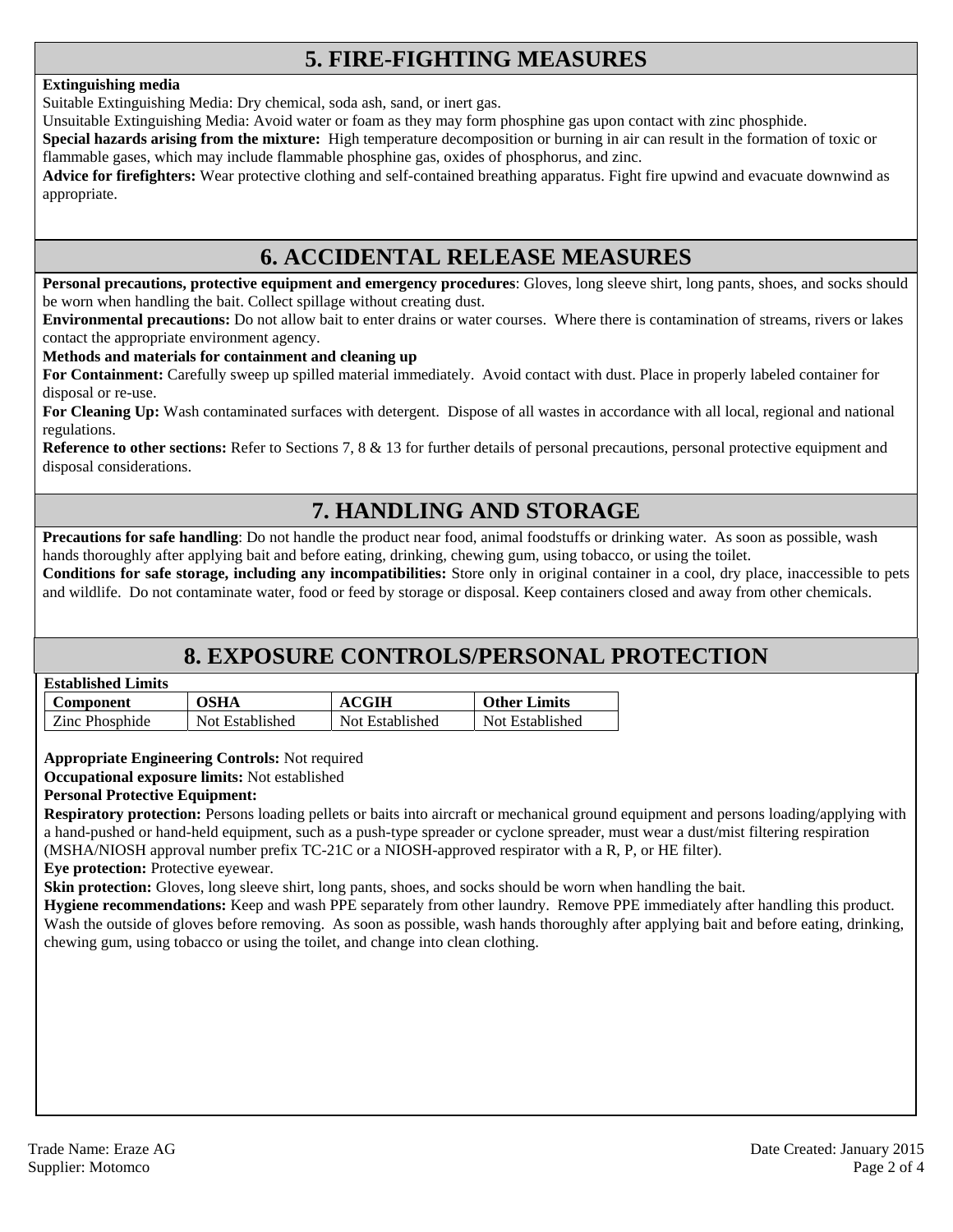### **9. PHYSICAL AND CHEMICAL PROPERTIES**

| Information on basic physical and chemical properties |                                                                                            |
|-------------------------------------------------------|--------------------------------------------------------------------------------------------|
| Appearance/Color:                                     | Grey granular pellet                                                                       |
| Odor:                                                 | Garlic-like                                                                                |
| <b>Odor Threshold:</b>                                | Not applicable, odor not associated with a hazardous material.                             |
| pH:                                                   | Not applicable, Eraze AG is not dispersible with water.                                    |
| <b>Melting point:</b>                                 | Not applicable to rodenticide bait                                                         |
| <b>Boiling point:</b>                                 | Not applicable to rodenticide bait                                                         |
| <b>Flash point:</b>                                   | Not applicable, Eraze AG does not contain components classified as flammable.              |
| <b>Evaporation rate:</b>                              | Not applicable, Eraze AG is a solid.                                                       |
| <b>Upper/lower flammability or</b>                    | Not applicable, Eraze AG does not contain components classified as flammable or explosive. |
| explosive limits:                                     |                                                                                            |
| <b>Vapor Pressure:</b>                                | Not applicable to rodenticide bait                                                         |
| <b>Vapor Density:</b>                                 | NA: Eraze AG is a solid                                                                    |
| <b>Relative Density:</b>                              | 1.35 g/mL @ $20^{\circ}$ C                                                                 |
| <b>Solubility (water):</b>                            | Not water soluble                                                                          |
| <b>Solubility (solvents):</b>                         | Not applicable to rodenticide bait                                                         |
| <b>Partition coefficient: n-</b>                      | Not applicable to rodenticide bait                                                         |
| octanol/water:                                        |                                                                                            |
| <b>Auto-ignition temperature:</b>                     | Not applicable, Eraze AG does not contain components classified as flammable.              |
| <b>Decomposition temperature:</b>                     | Not applicable to rodenticide bait                                                         |
| <b>Viscosity:</b>                                     | Not applicable, Eraze AG is not a liquid.                                                  |
|                                                       | <b>10. STABILITY AND REACTIVITY</b>                                                        |

**Reactivity:** Stable when stored in original container in a cool, dry location.

**Chemical stability:** Stable when stored in original container in a cool, dry location.

**Possibility of hazardous reactions:** Refer to Hazardous decomposition products

**Conditions to avoid:** Avoid extreme temperatures (below 0<sup>o</sup>C or above 40<sup>o</sup>C).

**Incompatible materials**: Avoid water, acidic materials.

**Hazardous decomposition products:** Avoid exposure to acidic conditions, light, heat, and extreme humidity. Exposure to acidic conditions may result in the liberation of flammable phosphine gas. Oxides of zinc and phosphide.

### **11. TOXICOLOGICAL INFORMATION**

#### **Information on toxicological effects**

**Acute Toxicity** 

**LD50, oral (ingestion):** >2000 mg/kg (rats) (Zinc phosphide Rat LD50 oral: 21.0 mg/kg bw).

**LD50, dermal (skin contact):** > 5001 mg/kg (rats) (Zinc phosphide rabbit LD50 dermal: 2000 - 5000 mg/kg bw).

**LC50, inhalation:** Eraze AG is a granular pellet and therefore exposure by inhalation is not relevant.

**Skin corrosion/irritation :** Not irritating to skin.

**Serious eye damage/Irritation:** Slight eye irritation potential

**Respiratory or skin sensitization:** Dermal sensitization: Not a Sensitizer (Guinea pig maximization test).

**Germ cell mutagenicity:** Eraze AG contains no components known to have a mutagenetic effect.

**Carcinogenicity:** Eraze AG contains no components known to have a carcinogenetic effect**.** 

| าonents                                                               | w                    | $\mathbf{r}$         | $\sim$ $\sim$ $\sim$ |
|-----------------------------------------------------------------------|----------------------|----------------------|----------------------|
| ∠omp∕                                                                 | .                    | <i><b>IIMA</b></i>   | ,,,,,,               |
| $\overline{\phantom{a}}$<br>$\mathbf{m}$<br>Phosphide<br>$\angle$ inc | <b>listed</b><br>Not | Noi<br><b>listec</b> | Noi<br><b>listed</b> |

**Reproductive Toxicity:** Eraze AG: No data

**Aspiration Hazard:** Not applicable. Eraze AG is a granular pellet.

**Target Organ Effects:** None

### **12. ECOLOGICAL INFORMATION**

**Ecotoxicity Effects:** This product is extremely toxic to fish, birds and other wildlife. Dogs and predatory and scavenging mammals and birds might be poisoned if they feed upon animals that have eaten this bait. Do not apply this product directly to water or to areas where surface water is present or to intertidal areas below the mean high water mark. Runoff also may be hazardous to aquatic organisms in water adjacent to treated areas. Do not contaminate water when disposing of equipment wash water or rinsate.

**Persistence and degradability:** Eraze AG is inherently biodegradable. Zinc phosphide rapidly decomposes in water.

**Bioaccumulative potential:** Not determined for Eraze AG. Zinc phosphide water solubility is extremely low (< 0.1mg/l).

**Mobility in Soil:** Not determined for Eraze AG. Mobility of zinc phosphide in soil is considered to be limited.

**Other adverse effects:** None.